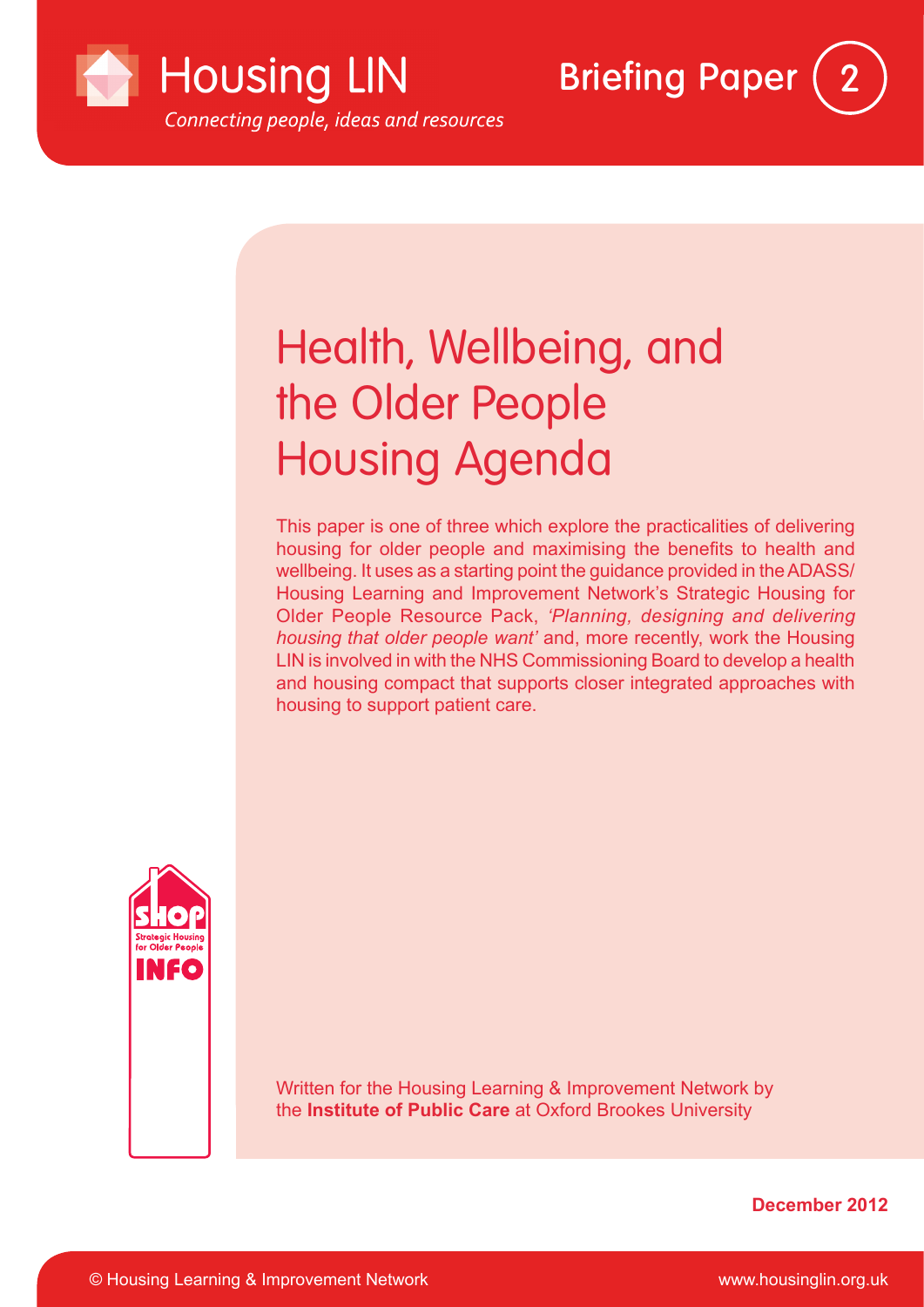# **Contents**

| 3. What would we expect to see about housing in our Joint Strategic Needs Assessment? 7 |  |  |  |  |  |  |
|-----------------------------------------------------------------------------------------|--|--|--|--|--|--|
| 3.1 How do our JSNA and other strategic documents relate to each other? 7               |  |  |  |  |  |  |
| 4. What evidence do we need about outcomes being delivered in this area? 9              |  |  |  |  |  |  |
|                                                                                         |  |  |  |  |  |  |
|                                                                                         |  |  |  |  |  |  |
|                                                                                         |  |  |  |  |  |  |
|                                                                                         |  |  |  |  |  |  |
|                                                                                         |  |  |  |  |  |  |
|                                                                                         |  |  |  |  |  |  |
|                                                                                         |  |  |  |  |  |  |
|                                                                                         |  |  |  |  |  |  |
|                                                                                         |  |  |  |  |  |  |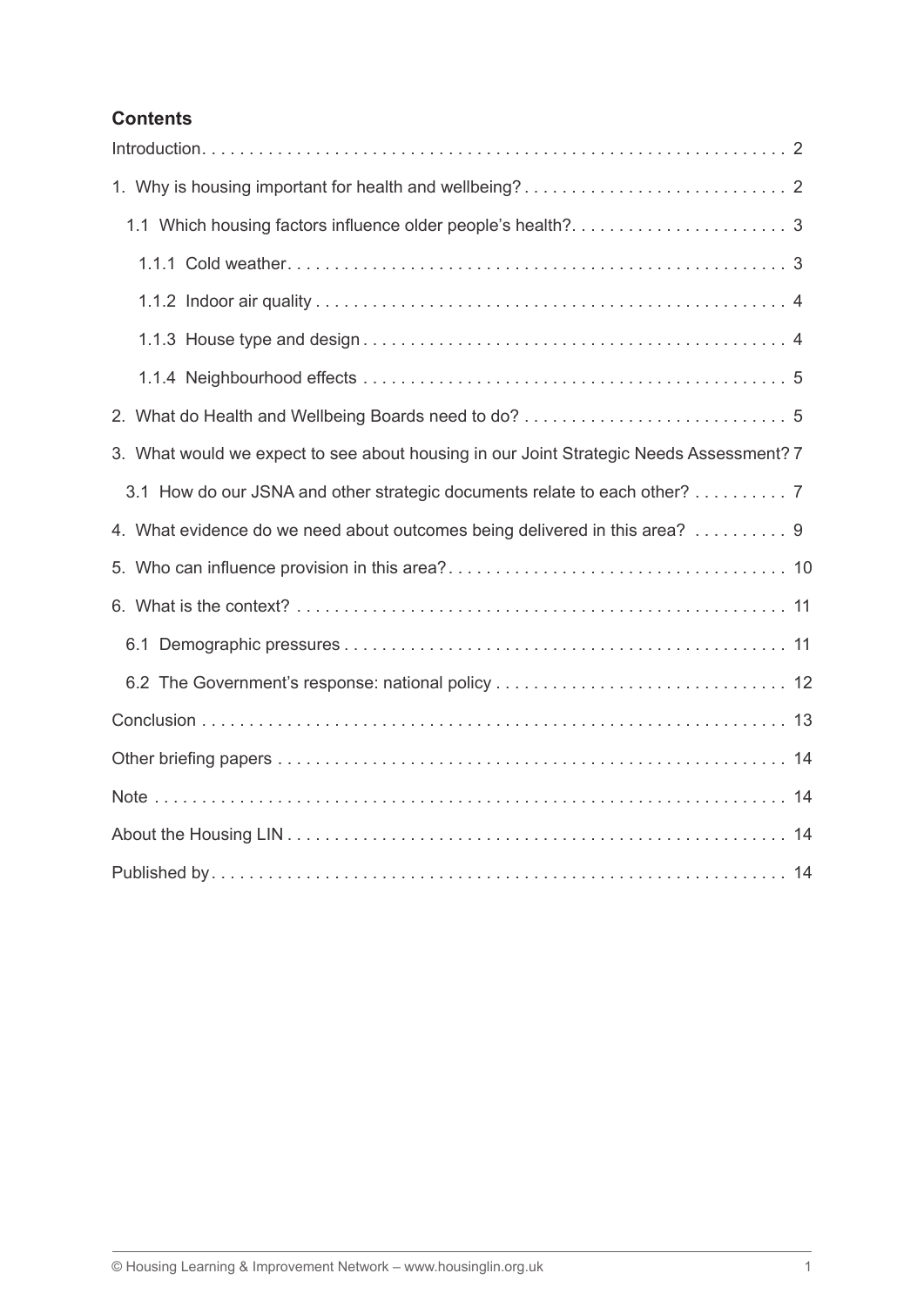# **Introduction**

This paper is aimed primarily at Health and Wellbeing Board members and seeks to support them in their understanding of:

- The impact of poor housing on the health and wellbeing outcomes of older people.
- The strategic approaches they can take to influence the provision of housing and housing related services to improve the health and wellbeing of their older population.

The Government has made provision for Health and Wellbeing Boards to input into wider policy areas such as housing, to promote a cohesive health improvement strategy across the local authority agenda. The Health and Social Care Act 2012 establishes Health and Wellbeing Boards' responsibility for encouraging integrated working and developing Joint Strategic Needs Assessments and joint health and wellbeing strategies. The Government envisages that Boards will be the *"focal point for decision-making about local health and wellbeing".*<sup>1</sup>

National organisations representing the membership of Health and Wellbeing Boards have developed 'principles' to help board members create effective partnerships across local government and the NHS2 , including *"to address health inequalities by ensuring quality, consistency and comprehensive health and local government services are commissioned" by "addressing the wider determinants of health by including education, housing, transport, employment and the environment in the joint health and wellbeing strategy".*<sup>3</sup>

In addition, the Housing LIN is working with the Department of Health, the NHS Commissioning Board and other representative organisations to develop a compact that will set out terms of reference to help improve the links between housing and Clinical Commissioning Groups and deliver on shared local outcomes.

# **1. Why is housing important for health and wellbeing?**

*Well designed housing options for older people will reduce the level of admissions into residential care for housing related reasons. It will also promote improved health, such as reducing falls and fractures, which in turn will lessen the demand for care services.*

> ADASS/Housing LIN (2011) *Strategic Housing for Older People: Planning, designing and delivering housing that older people want*

There is now a wealth of research linking housing and health. The relationship is, however, a complex one given that such links do not necessarily mean there is a causal connection, ie that poor health is always associated with poor housing or vice versa. Nonetheless, it is clear that poor housing can be a contributory factor to acerbating a number of health conditions just as good housing may help to limit the effects or incidence of other conditions.<sup>4</sup>

<sup>&</sup>lt;sup>1</sup> Department of Health (2011), Government response to the NHS Future Forum.

<sup>2</sup> NHS Confederation (2012) *Encouraging integrated working to improve services for adults and older people*.

<sup>&</sup>lt;sup>3</sup> Department of Health (2011), Operating Principles for Health and Wellbeing Boards.

<sup>4</sup> IPC (2012) *Identifying the Health Gain from Retirement Housing*; and National Housing Federation (2012) *On the Pulse*.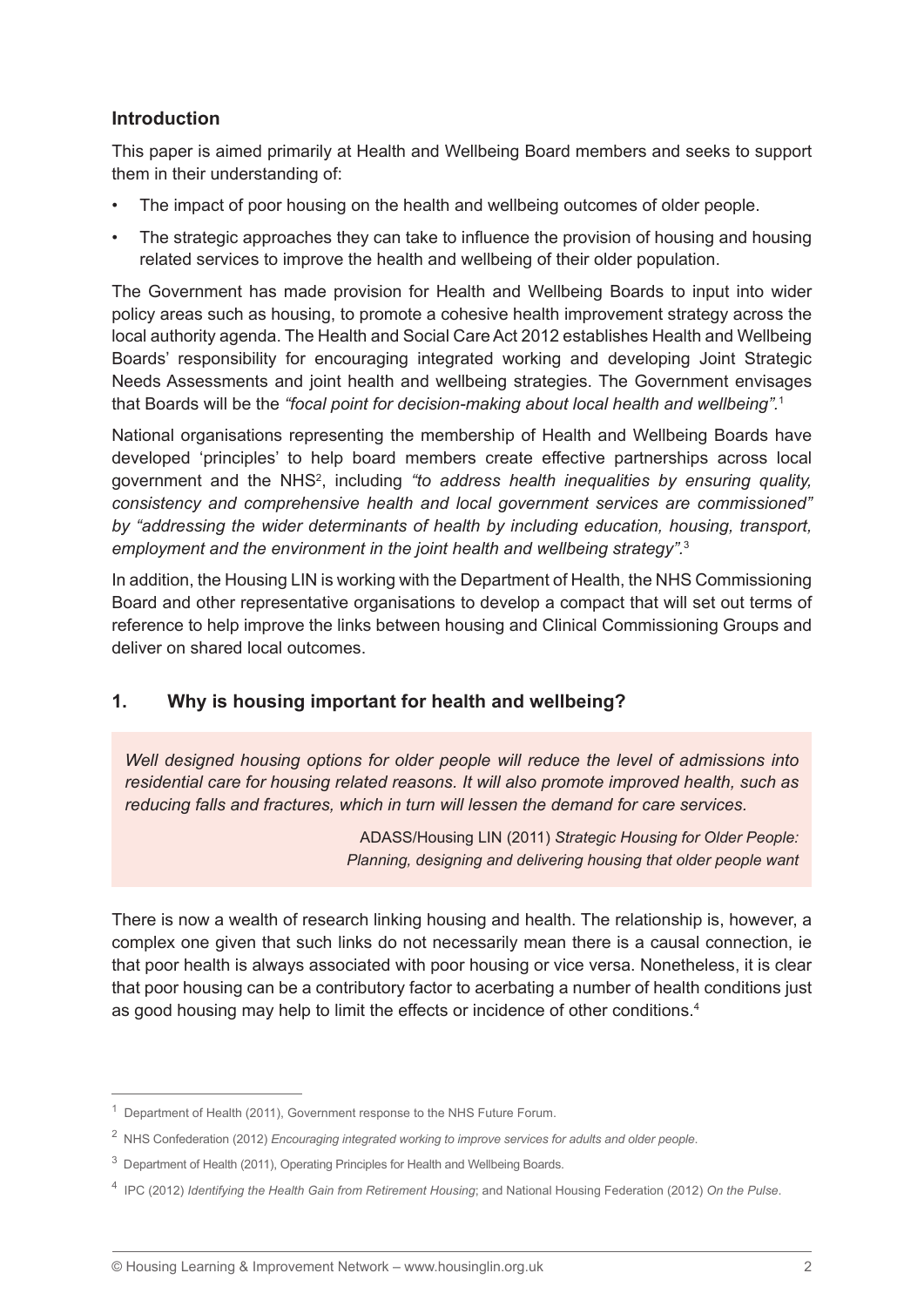For example, one study suggested that 51% of people in care homes have moved there after hospitalisation, because a return to home is not practical, and 15% are admitted because of serious housing problems.<sup>5</sup>

#### **Example: Saving NHS funding through transitional housing**

In partnership with the NHS, Havebury Housing Association has transformed an unused flat into an additional sheltered housing unit and a transitional flat for people coming out of hospital and waiting for alternative accommodation or for adaptations to be carried out to their home. Havebury charges £155 a week to stay in the flat. This is a considerable saving on the costs of a hospital bed at around £400 a day, which presents a saving to the NHS of £2,800 a week.

National Housing Federation (2011) *Breaking the Mould: Revisioning Older People's Housing*

Housing-related support services can also play a key role in prevention<sup>6</sup>, increasingly seen as a fundamental objective for public services. In particular to:

- Reduce, or delay the need for people to move to residential care
- Reduce the demand for temporary residential care
- Ensure that people are discharged from hospital into suitable accommodation instead of remaining in hospital in expensive acute hospital beds because their accommodation is unsuitable, and
- Reduce the need for home care for older people and those with a long term condition.

#### **1.1 Which housing factors influence older people's health?**

The Housing Health and Safety Rating System (HHSRS)<sup>7</sup> is a risk assessment tool used to assess the potential risks to the health and safety of occupants in residential properties. It identifies 29 hazards or threats including those explored below.

#### *1.1.1 Cold weather*

Older people are more likely to be vulnerable to cold weather, partly because they are more likely to have existing medical conditions<sup>8</sup> and are twice as likely to be unable to afford fuel in winter. Britain has an increased number of deaths in winter, greater than in many other European countries. A 1°C decrease in temperature is associated with a 1.35% increase in the daily number of total natural deaths. This increase is greater for older age groups. $9$  Thermally inefficient housing has been linked to this increase.<sup>10</sup>

 $5$  Bebbington, A. et al (2001) and Netten, A. et al (2001).

<sup>6</sup> DH (2008), *Commissioning Framework for Health and Well-being, 2007*; and Capgemini, *Research into the Financial Benefits of the Supporting People Programme*.

<sup>7</sup> Department for Communities and Local Government (2006), *Housing, Health and Safety Rating System: Guidance for Landlords and Property Related Professionals*.

<sup>8</sup> Burholt V and Windle G (2006). *Keeping warm? Self-reported housing and home energy efficiency factors impacting on older people heating homes in North Wales*. Energy Policy, 34(10).

<sup>9</sup> Analitis et al (2008). *Effects of Cold Weather on Mortality: Results from 15 European Cities within the PHEWE Project*. American Journal of Epidemiology 168: 12; pp 1397–140.

<sup>&</sup>lt;sup>10</sup> English House Conditions Survey (2004).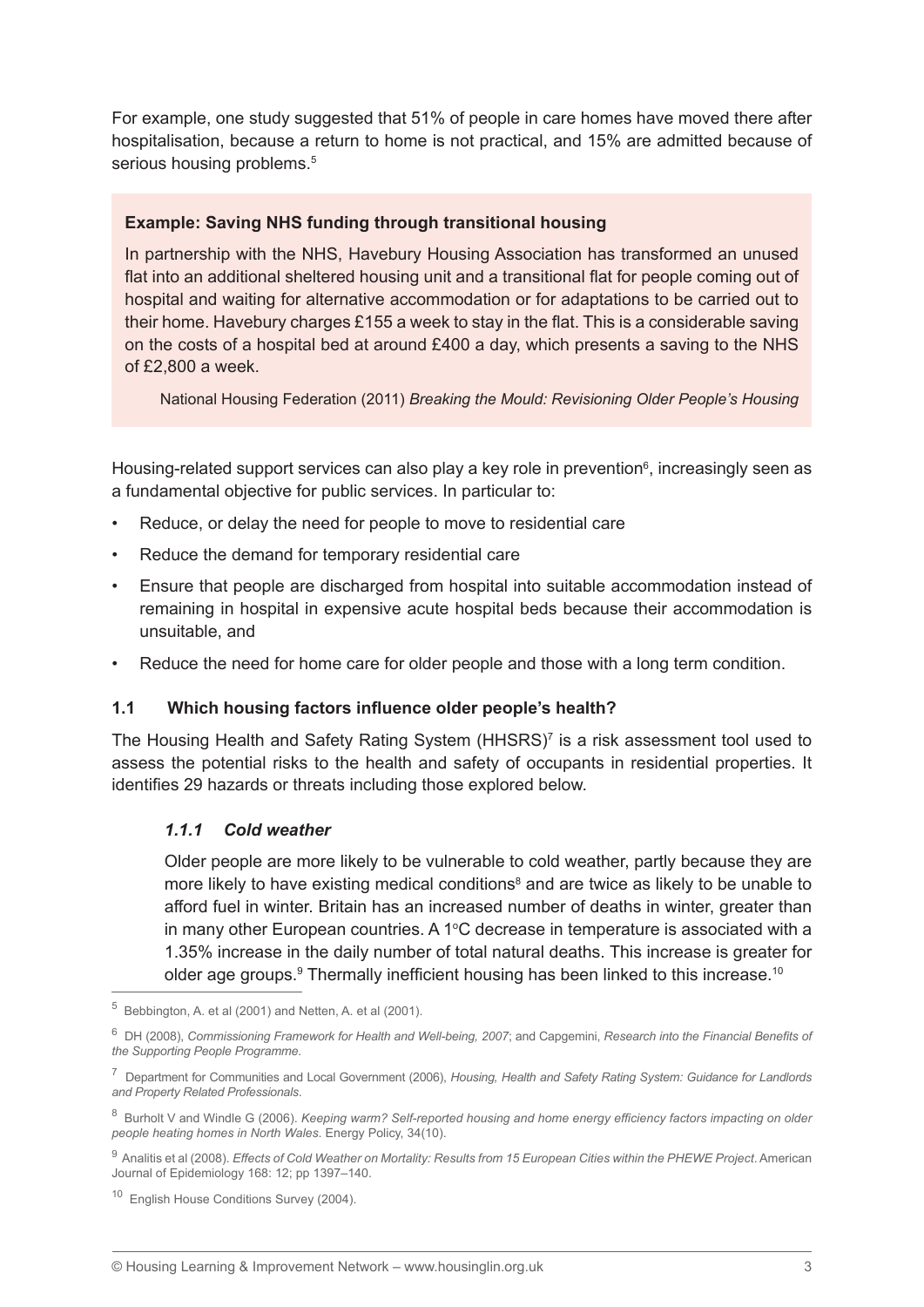Older people living in cold, damp homes are at greater risk of:

- Arthritic symptoms and rheumatism, which can result in prolonged immobility, making it even more difficult to keep warm:<sup>11</sup>
- Domestic accidents and falls, including fatalities;
- Social isolation:
- Mental health problems.

## *1.1.2 Indoor air quality*

A report from the World Health Organisation<sup>12</sup> revealed that those living in damp, mouldy homes are more likely to experience health problems such as respiratory infections, allergic rhinitis and asthma. Exposure to house dust mites can trigger allergic symptoms such as eczema and conjunctivitis, and repeated exposure can lead to asthma.

## *1.1.3 House type and design*

One older person dies every five hours as a result of an accidental fall.<sup>13</sup> Older people's falls alone cost the NHS around three quarter of a billion pounds each year.<sup>14</sup> Poorly designed housing clearly predisposes accidents, with the elderly being particularly affected as they are more likely to suffer injuries. Improvements to housing design and lighting can lessen the danger of falls for people with poor vision as the RNIB and The Thomas Pocklington Trust report.15 For example:

*"Good tonal contrast between surfaces, contrast between floor and cupboards can help orientation.*

*Contrast between the wall and the electrical switches and sockets can make them easier to locate."*

Evidence suggests even 'low level interventions' such as minor housing adaptations can improve health and reduce need for medical and social care.16

*The work carried out by handyperson schemes can help local authorities to reach vulnerable clients much faster. These schemes can also assist health service providers to reduce hospital admissions of older people having accidents. Carrying out minor repairs prevents hospital admission from falls and accidents in the home.*

Good Housing Leads to Good Health, a toolkit for environmental health practitioners, 2008

<sup>11</sup> Department of Trade and Industry (2001), *The UK Fuel Poverty Strategy*.

<sup>12</sup> World Health Organisation (2009), *Damp and Mould: Health Risks, Prevention and Remedial Action*.

<sup>13</sup> Age UK (2012), *Later Life in the United KIngdom*.

<sup>14</sup> Parrott S (2000), *The Economic Cost of Hip Fracture in the UK*. University of York.

<sup>15</sup> Thomas Pocklington Trust and RNIB (2010), *Making the most of your sight*.

<sup>16</sup> Department of Health (2008), *Making a Strategic Shift Towards Prevention and Early Intervention: Key messages for decision makers*.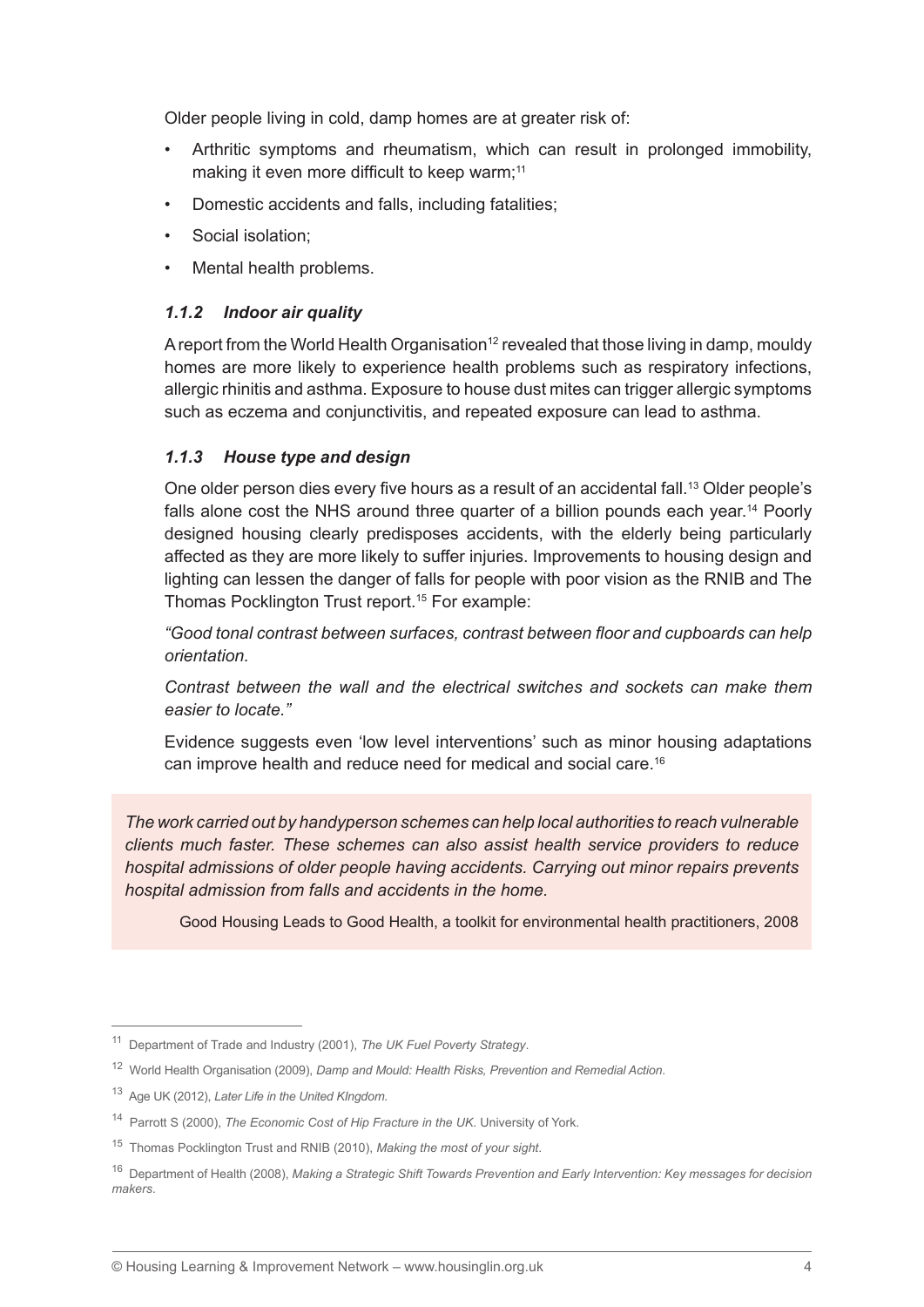#### *1.1.4 Neighbourhood effects*

Physical housing conditions may be a determining factor of health, but there is evidence that the wider neighbourhood – the level of antisocial behaviour, fear of crime – are also important.<sup>17</sup>

Loneliness and exclusion is a reality for millions of older people according to a report from Age UK18 which states that 11% of people aged 65 or over are often or always lonely and that neighbourhoods that exclude older people can exacerbate isolation and feelings of loneliness.

#### **Example: Connecting housing with health promotion**

The result of an 11-year partnership between Nottingham City Council, Nottingham City Primary Care Trust, the Department of Health and the ExtraCare Charitable Trust, Lark Hill Village offers a safe, sociable 'home for life' where couples can remain together and residents should not need to be admitted to a hospital or nursing home. Residents have access to health and leisure facilities and up to 24-hour assessed care through a qualified care team. All residents receive support with preventative health care and membership of a Friends Club which introduces them to the community.

National Housing Federation (2011) *Breaking the Mould: Revisioning Older People's Housing*

## **2. What do Health and Wellbeing Boards need to do?**

Members of Health and Wellbeing Boards need to consider where they are in terms of ensuring they take full advantage of the benefits housing can have for the health and wellbeing outcomes of their local older population:

- Do they have an understanding of their local issues with housing for older people (and people with a long term condition, including dementia)?
- Do they have an understanding of how these issues impact on people's health and wellbeing outcomes?
- Do they have an understanding of what they need to do to address these issues?

The table below sets out characteristics of a Health and Wellbeing Board that is operating effectively in terms of its preparation, intelligence, and structuring, to ensure it maximises the benefits of housing for older people; it should be used as a prompt for developing an action plan for individual Boards.

<sup>17</sup> Housing Corporation (2006), *Good Housing and Good Health? A review and recommendations for housing and health practitioners*.

<sup>18</sup> Harrop A and Jopling K (2009), *One Voice - Shaping our ageing society*. Age UK.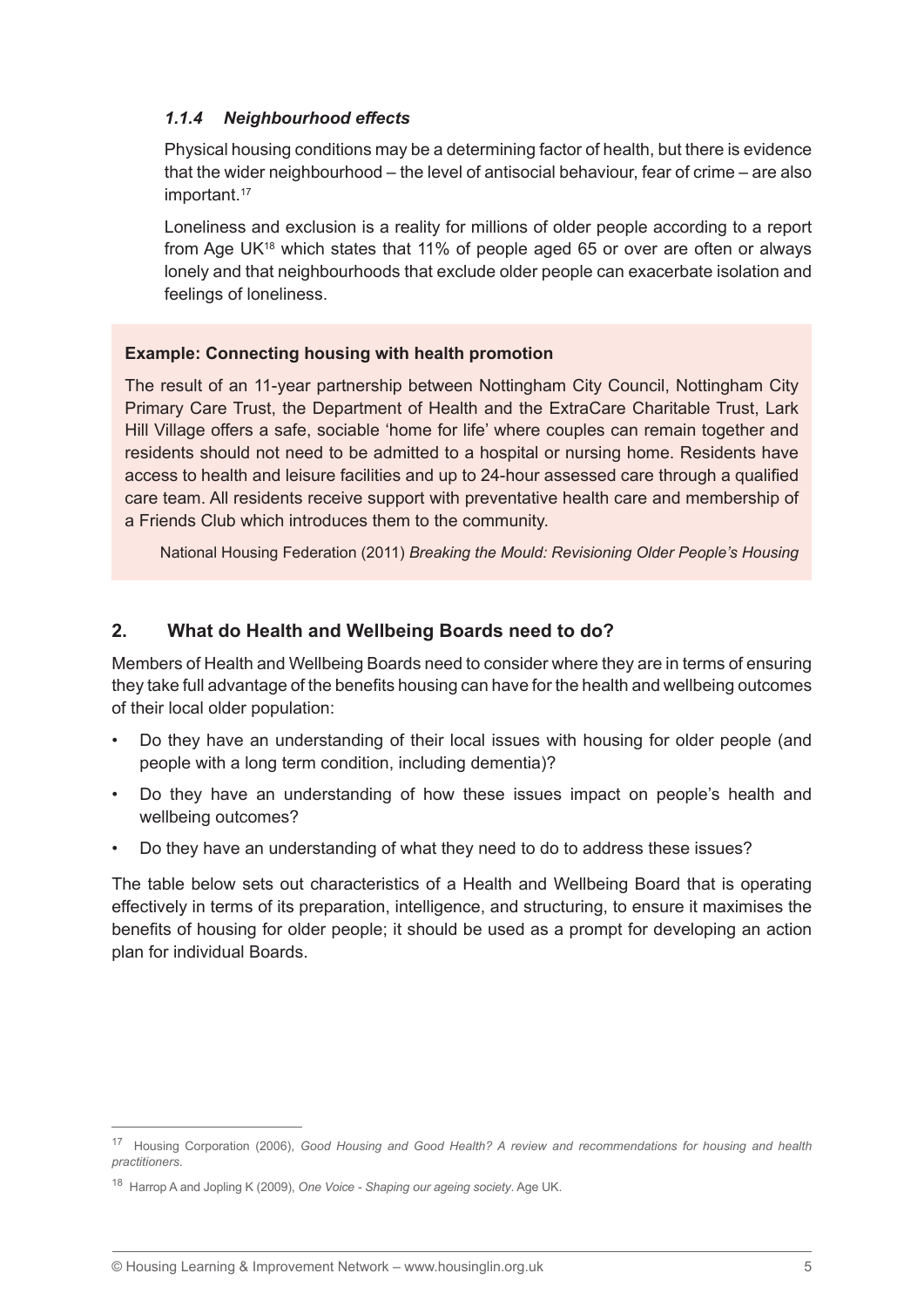| <b>Activity</b> | <b>Characteristic of an effective Board</b>                                                                                                                                                                                                                                                                |
|-----------------|------------------------------------------------------------------------------------------------------------------------------------------------------------------------------------------------------------------------------------------------------------------------------------------------------------|
| Preparation     | All key strategic documents reference older people housing issues:<br>$\bullet$<br><b>SHMA - Strategic Housing Market Assessment</b><br>JSNA - Joint Strategic Needs Assessment<br>MPS - Market Position Statement (this may be for older people or for<br>older people's accommodation more specifically) |
|                 | All parties to the Board recognise the significance of housing and have<br>$\bullet$<br>housing on their agenda                                                                                                                                                                                            |
|                 | There are routine mechanisms for reporting housing data to the<br>$\bullet$<br>Board.                                                                                                                                                                                                                      |
| Intelligence    | There are mechanisms for routinely capturing and reporting data in<br>$\bullet$<br>key areas, eg, falls, COPD, hypothermia; and for recording the impact<br>that housing has in numerical and cost terms (this may use some of<br>the categories described in section 5 above)                             |
|                 | Data is captured concerning both demand and supply across social<br>$\bullet$<br>housing and private housing. Housing related data appears in the<br>main strategic documents (SHMA, JSNA, MPS)                                                                                                            |
|                 | Mechanisms are in place to capture structured data from older<br>$\bullet$<br>people about their future housing expectations based on a range of<br>scenarios.                                                                                                                                             |
| Structuring     | The Board has an established, published approach to older people's<br>$\bullet$<br>housing which targets those aspects of housing that have social care<br>and health implications.                                                                                                                        |
|                 | An investment strategy is in place which balances the financial<br>$\bullet$<br>gain improved housing might deliver as against any cost to Board<br>organisations.                                                                                                                                         |
|                 | There is engagement with strategic planners (at a county and a district<br>$\bullet$<br>level in the case of two tier authorities) and there are agreed published<br>statements about future housing and land requirements.                                                                                |
|                 | There is a process for engaging with developers (private and registered<br>$\bullet$<br>providers). This may also include plans for releasing health or social<br>care land for development.                                                                                                               |
|                 | The Board's approach to housing is aligned with its preventative<br>$\bullet$<br>strategy and ensures that local primary and secondary health care<br>and support arrangements are in place.                                                                                                               |
|                 |                                                                                                                                                                                                                                                                                                            |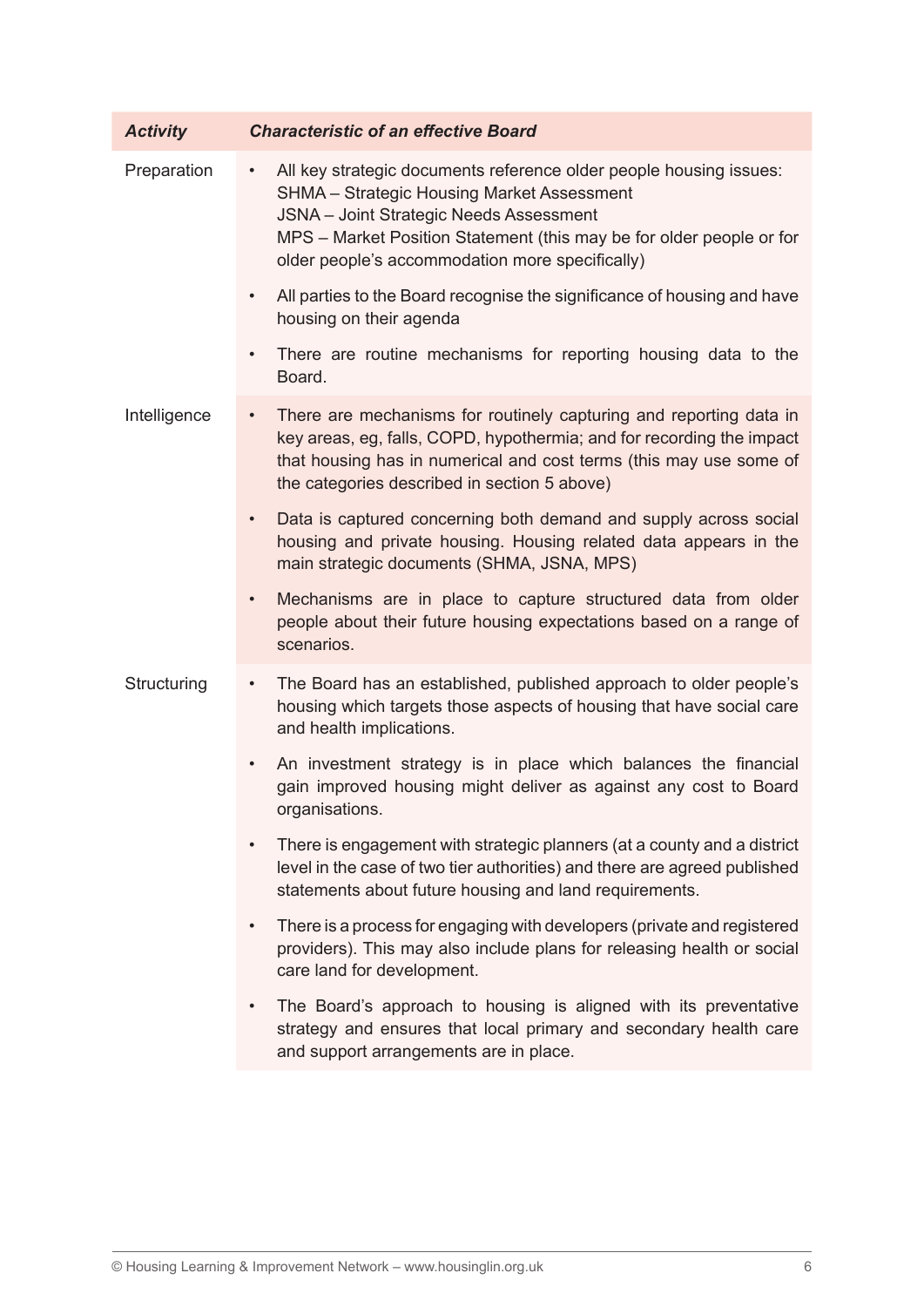#### **3. What would we expect to see about housing in our Joint Strategic Needs Assessment?**

*"The role of housing in health and well-being is increasingly being recognised in national policy and this will hopefully influence the approach to refreshing JSNAs"*

Margaret Edwards, for the Housing LIN and DH, *Joint Strategic Needs Assessment and Housing: Report of a Study Based on the South East Region (2009)*

The recent NHS White Paper<sup>19</sup> describes a key role for JSNA's in guiding Health and Wellbeing Boards to lead the local strategic conversations on health inequalities and deliver improved health and wellbeing outcomes. Health and local authority partners should consider how well the JSNA has been at identifying and driving forward commissioning priorities and at identifying areas where there could be improved health outcomes.

In a recent interview for the National Housing Federation<sup>20</sup>, Richard Humphries of the King's Fund argues the most effective strategies will be those that address the broader determinants of health, such as housing, and avoid a narrow preoccupation with formal NHS services. A survey of local authority areas, also from the Kings Fund, identifies a clear desire for Boards to improve JSNA's so they bring together all relevant information about population needs, including housing, and provide a framework for integrating social care, public health and the NHS in response to those needs.

**Devon County Council** produced 'Accommodation & Support JSNAs' for older people which examine population and service pressures and set these against health profiles and older peoples' aspirations. This has enabled those responsible for housing and support services to have a tangible product, which was recognisable and useful to JSNA leads, and upon which the need for further data and analysis could be agreed. By reviewing options together, across health, social care and housing a Mobile Response and Early Intervention Service has been commissioned. There is strong evidence that a cost saving of at least £211,000 has already been achieved.

> JSNA, vulnerable adults, housing and support: a collection of case studies, Local Government Improvement and Development (2010)

#### **3.1 How do our JSNA and other strategic documents relate to each other?**

There are several documents required locally to encapsulate information about the housing market including Strategic Housing Market Assessments (SHMA), Local Investment Plans and Local Development Plans, JSNA's, and, increasingly, local Market Position Statements.<sup>21</sup>

<sup>19</sup> Department of Health (2011), *Equity and Excellence: Liberating the NHS*.

<sup>&</sup>lt;sup>20</sup> www.housing.org.uk/policy/older\_and\_vulnerable\_people/older\_and\_vulnerable\_news/balancing\_housing\_and\_health\_f.aspx

<sup>21</sup> See associated Housing LIN paper – *Market Position Statements and Housing*.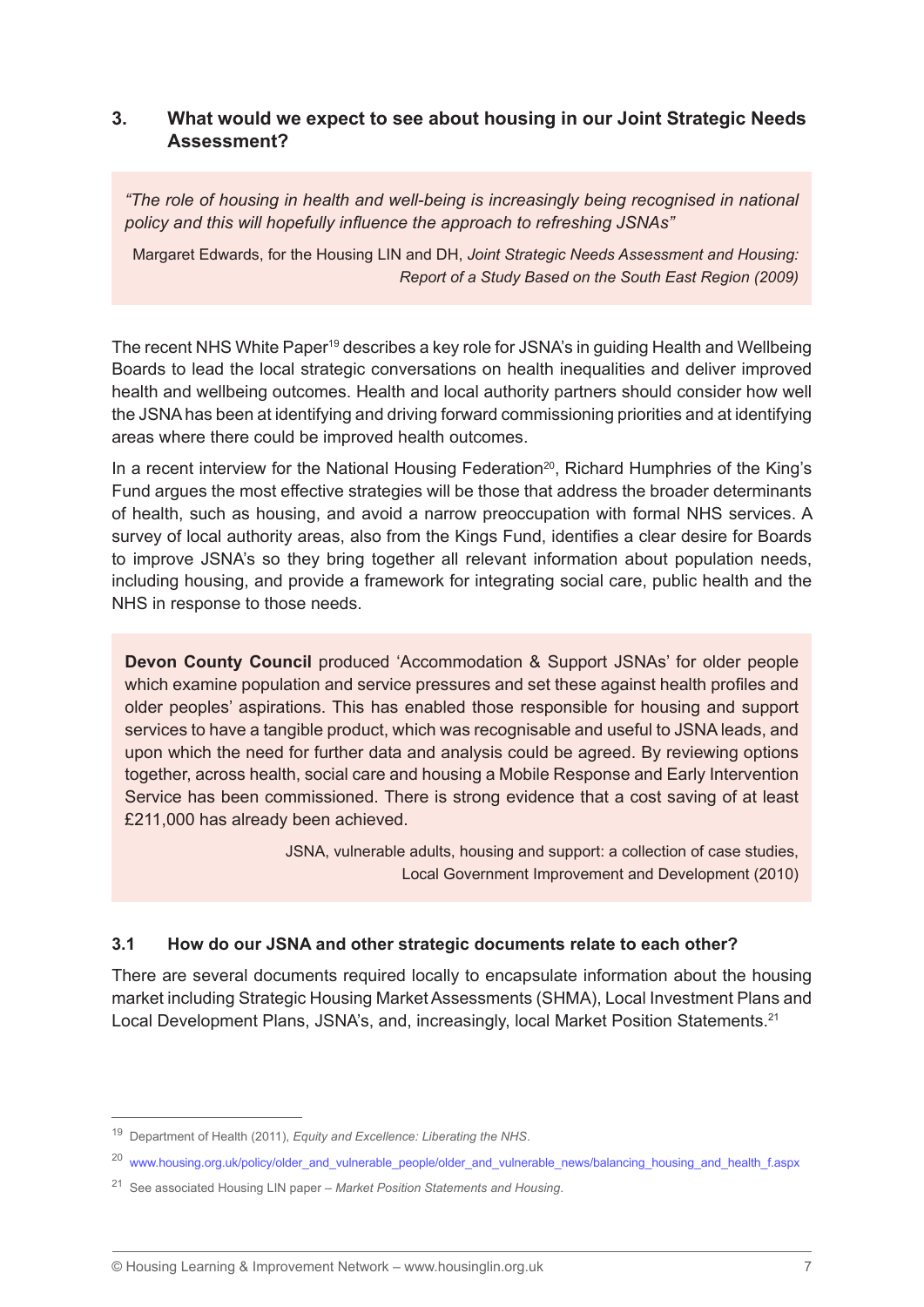A SHMA does not give definitive estimates of housing need and demand; rather, it provides a basis for developing housing and planning policies by considering the characteristics of the housing market and the probable scale of change in housing need and demand.<sup>22</sup>

Government guidance requires JSNA's and SHMA's to be aligned to ensure common local assessment of housing related support needs across local partnerships.<sup>23</sup> The potential value associated with this alignment can be seen in the fact that the two exercises do overlap, specifically where the outputs from one provide inputs to the other. One research paper exploring housing-related support in JSNAs and SHMAs in the East of England<sup>24</sup> suggests that SHMAs should draw on the JSNA process and specifically, the assessment of the future need for housing-related support, as illustrated below:



The task for the SHMA is then to translate that need into its own currency, namely the need for housing and the effect of housing-related support on housing markets.

A Market Position Statement (MPS) lays the foundations of relationships between the local authority and the market as suggested in the White Paper.25 It is seen to be a central part of the market facilitation role local authorities with social care responsibilities are now expected to fulfil, and will draw on material from a range of sources, including the JSNA.

The role of the MPS and housing for older people is discussed further in Briefing Paper 1, "Market Position Statements and Housing". But, as a market facing document which sets out aspirations for future services in the local market, clearly the role of housing and how it impacts on the health and wellbeing of older people will be reflected in the MPS.

<sup>22</sup> DCLG, SHMA Practice Guidance (2007) p.9.

<sup>23</sup> DCLG, *Housing, Care, Support: a Guide to Integrating Housing-Related Support at a Regional Level* (2008).

<sup>&</sup>lt;sup>24</sup> Produced by a multi-agency steering group based on research commissioned by the former East of England Regional Assembly and Department of Health Eastern Region Team and conducted by Strategic Solutions & Associates.

<sup>25</sup> http://caringforourfuture.dh.gov.uk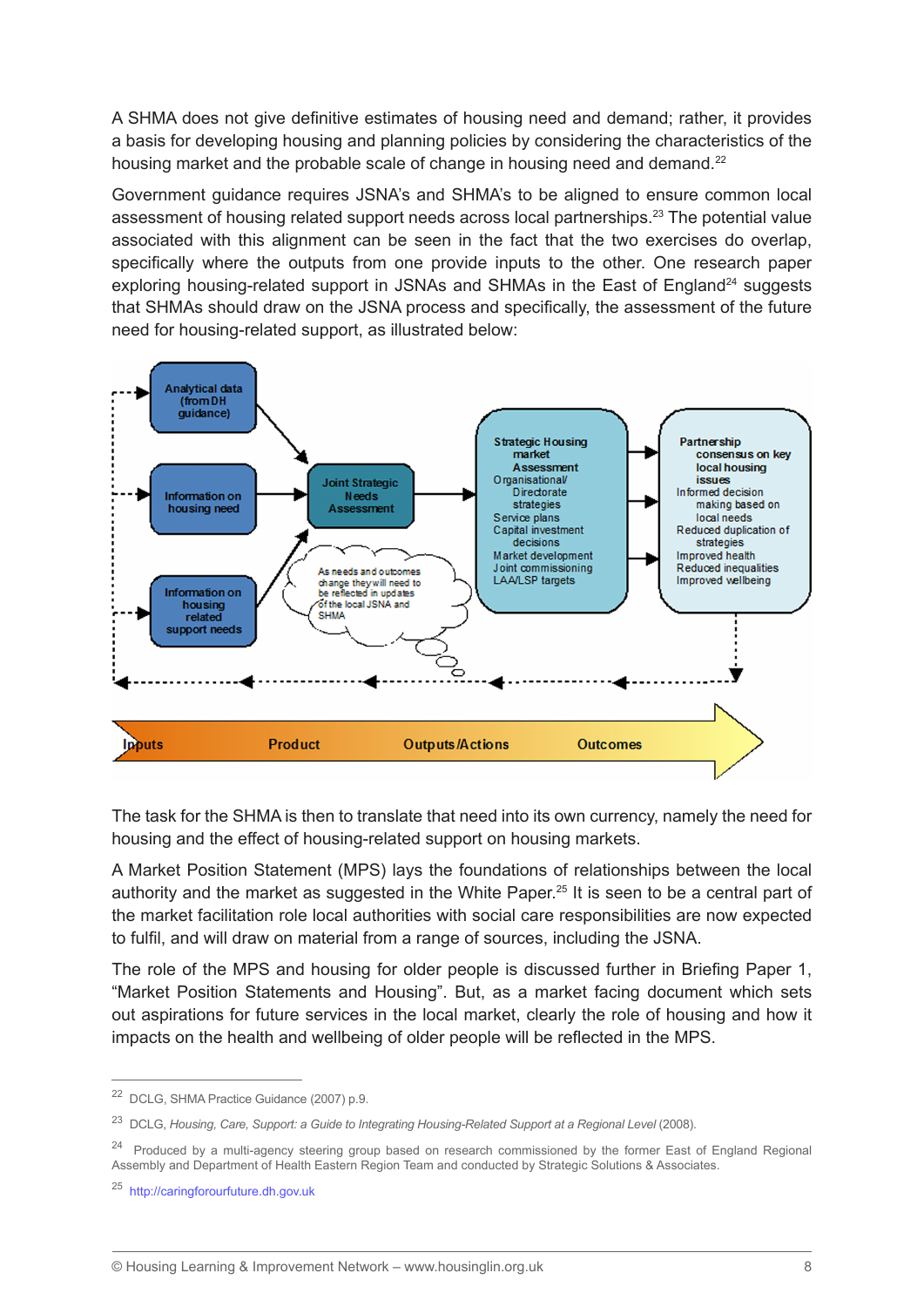## **4. What evidence do we need about outcomes being delivered in this area?**

*Boards should be focused on improving outcomes when setting strategies and making decisions. They should have a process for reviewing if outcomes have changed as a result of agreed actions, taking into consideration the long-term nature of achieving public health outcomes.*

Operating Principles for Health and Wellbeing Boards (2011)

Health and Wellbeing Boards need to establish a shared understanding of health and wellbeing outcomes for their local populations, including the variations in outcome for different groups such as older people. The challenge is to understand how housing contributes to the delivery of these outcomes, and what measures indicate that current housing services are not delivering locally.

The table below sets out some performance measures that Boards may wish to consider in measuring progress made from a housing perspective and to be able to identify appropriate action when data indicates that plans or initiatives are not working. In particular, understanding data around admissions to hospital and residential care is a rich source of information about the impact of inappropriate or poor housing on the health of the older population and, hence, the potential demand for well-designed older people housing and housing related services:

| <b>Performance measure</b>                                                  | Indicators of where housing may be a contributory factor                                                               |
|-----------------------------------------------------------------------------|------------------------------------------------------------------------------------------------------------------------|
| Numbers of older<br>people moving into<br>residential care from<br>hospital | Poor housing quality (condition and/or design) means more<br>$\bullet$<br>difficult to move back home.                 |
|                                                                             | No access to aids and adaptations to provide support to<br>$\bullet$<br>moving home.                                   |
|                                                                             | Restricted choice of housing options.<br>$\bullet$                                                                     |
|                                                                             | Poor information and assistance to help older people make<br>$\bullet$<br>decisions about housing and support options. |
| Numbers of older                                                            | Poor housing quality (condition and/or design).<br>$\bullet$                                                           |
| people admitted to<br>hospital following falls                              | No access to aids and adaptations, or handyperson<br>$\bullet$<br>service.                                             |
|                                                                             | Accessibility of the local neighbourhood.<br>$\bullet$                                                                 |
| Numbers of older<br>people with repeat                                      | Delays in appropriate adaptations or improvements to the<br>$\bullet$<br>home increasing dependency.                   |
| admissions following<br>falls                                               | Reablement services or hospital discharge planning poorly<br>$\bullet$<br>integrated with housing.                     |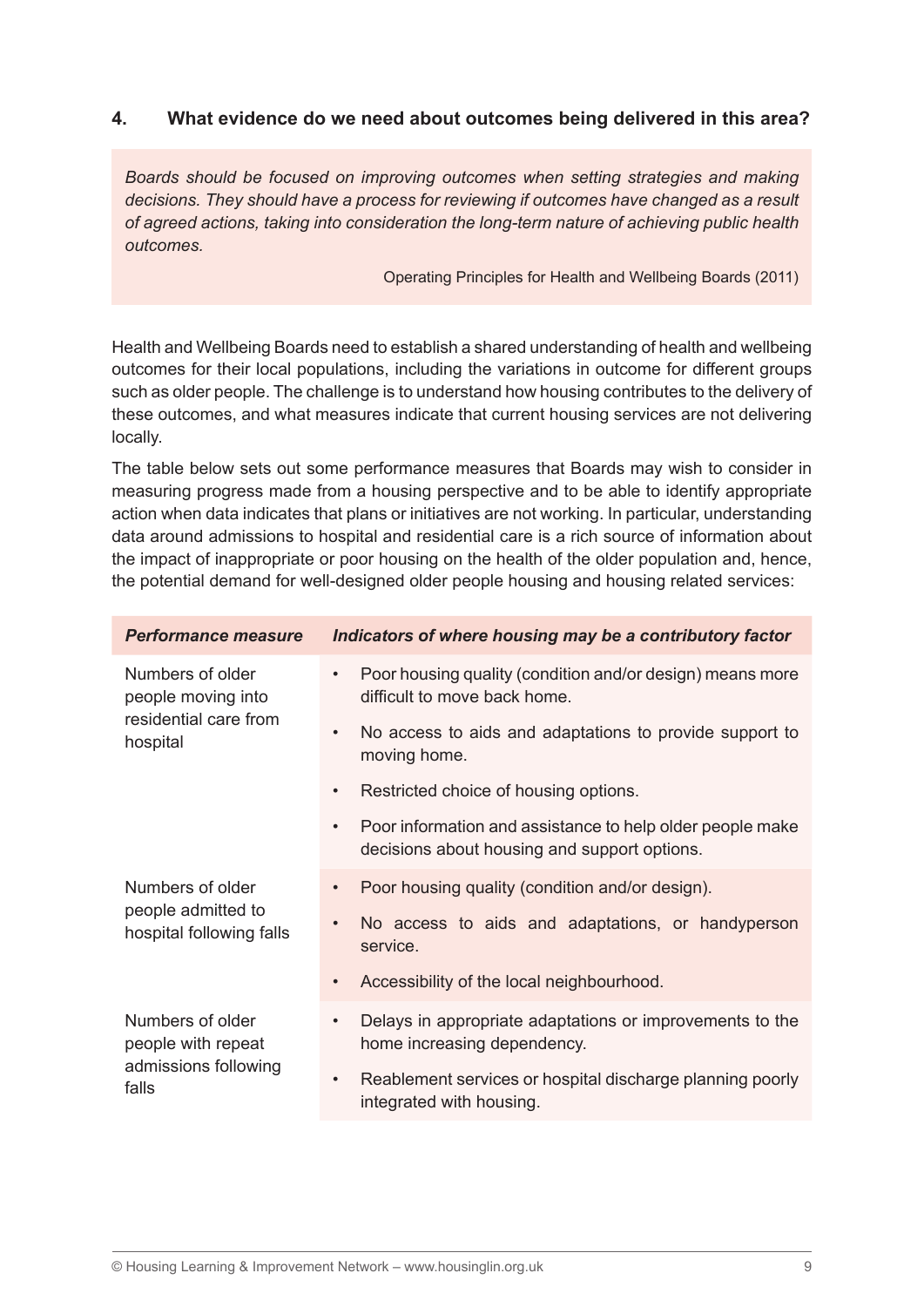| High numbers of older<br>people with COPD or<br>maybe admitted to<br>hospital | $\bullet$ | Poorly ventilated housing.                                                                                |
|-------------------------------------------------------------------------------|-----------|-----------------------------------------------------------------------------------------------------------|
|                                                                               | $\bullet$ | Thermally inefficient housing.                                                                            |
|                                                                               | $\bullet$ | No access to aids and adaptations.                                                                        |
| Numbers of older<br>people entering<br>residential care<br>following stroke   | $\bullet$ | Thermally inefficient housing.                                                                            |
|                                                                               |           | Fuel poverty.                                                                                             |
| High numbers of older<br>people in residential<br>care                        | $\bullet$ | Poor housing quality (condition and/or design)                                                            |
|                                                                               | $\bullet$ | Poor choice of housing options.                                                                           |
|                                                                               | $\bullet$ | Poor information and assistance to help older people make<br>decisions about housing and support options. |
|                                                                               |           | Poor community based services to reduce social isolation.                                                 |
| Levels of older people                                                        | $\bullet$ | High levels of anti-social behaviour.                                                                     |
| diagnosed with<br>depression                                                  | $\bullet$ | Poor housing quality (condition and/or design).                                                           |
|                                                                               | $\bullet$ | Poor choice of housing options.                                                                           |
|                                                                               | $\bullet$ | Geographic isolation.                                                                                     |
|                                                                               | $\bullet$ | Poor social and physical infrastructure.                                                                  |
|                                                                               | $\bullet$ | Older people experiencing bereavement.                                                                    |
| Numbers of older                                                              | $\bullet$ | Poorly ventilated housing.                                                                                |
| people admitted to<br>hospital with respiratory<br>infections                 |           | Exposure to damp, mould or dust mites.                                                                    |

# **5. Who can influence provision in this area?**

Anecdotally, many social care and health leads have confessed that a lack of links with, and understanding of, planning in the past has meant that older people's needs have not been considered or prioritised when planning applications or new housing developments are considered.

ADASS/Housing LIN (2011) *Strategic Housing for Older People: Planning, designing and delivering housing that older people want*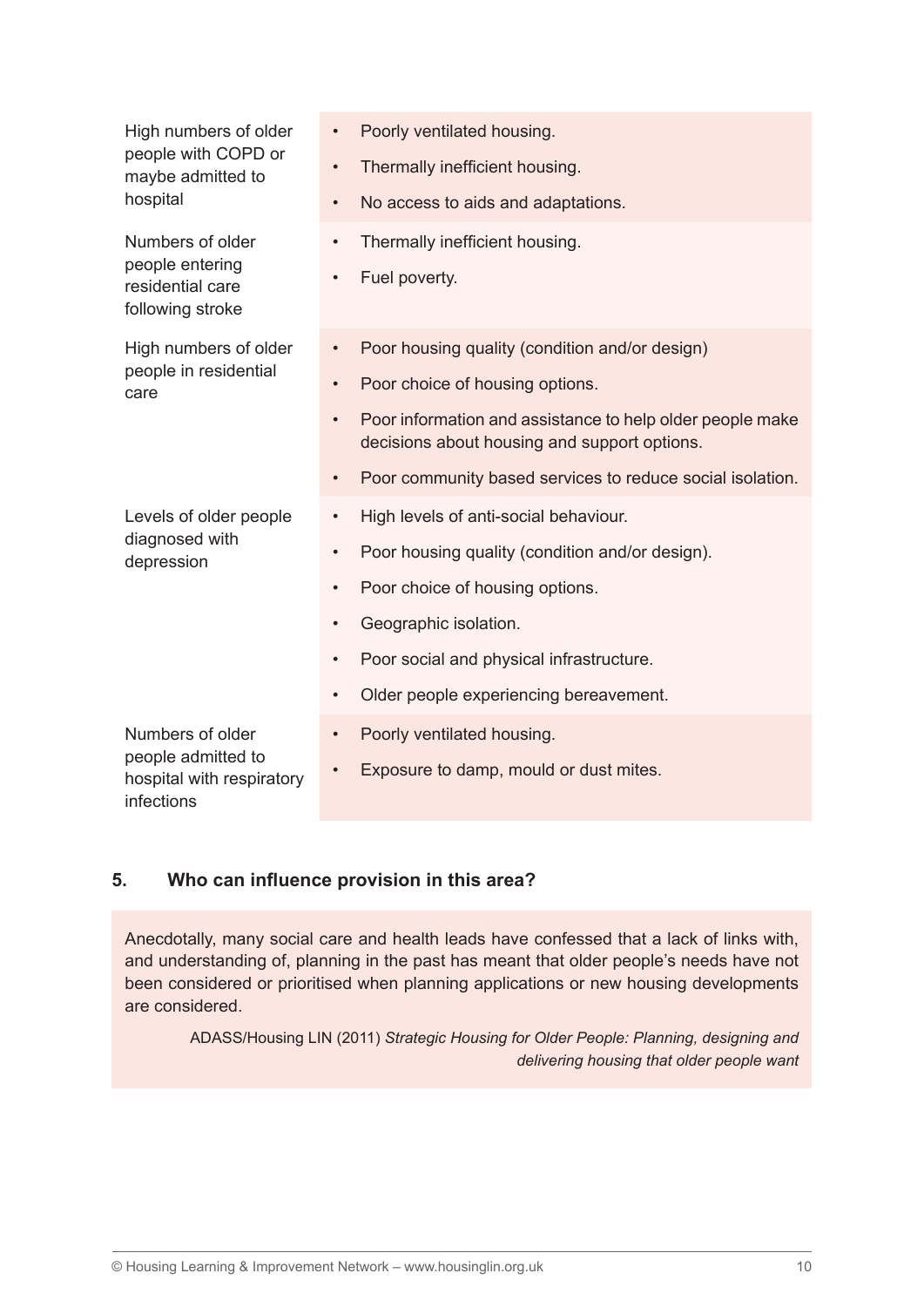There are a great number of different people and organisations whose involvement in the delivery of housing will help ensure that the needs of older people locally are met.

For example:

- Environmental health practitioners play a key role in promoting decent homes, identifying and controlling hazards and risks and investigating the problems and opportunities for improving housing stock and residential neighbourhoods.
- Housing providers have a critical role to play by contributing their knowledge of local populations. They are well placed to engage with and understand support needs as tenants get older, plan and develop services and work across professional boundaries with diverse partners.
- Older people and carers should be involved in the design and evaluation of housing and support services. The government's emphasis on local decision-making make it important for commissioners to develop an ongoing relationship with older people.
- General Practitioners should be aware of how their patients can access housing aids and adaptations. Their knowledge of older people can contribute to planning and coordination of their care as they deal with discharges from and admissions to hospital, clarifying the roles and responsibilities of all parties and for visiting residents in their accommodation.<sup>26</sup>

#### **6. What is the context?**

#### **6.1 Demographic pressures**

*"Total life expectancy in the UK is increasing faster than either the expectation of life in good health or the expectation of life without limiting longstanding illness".*<sup>27</sup>

In the UK, the number of people aged over 65 is projected to rise from 10.1 million to 16.7 million over the next 25 years.<sup>28</sup> In 2008, there were 1.3 million people in the UK aged 85 and over. This number is projected to more than double to 3.3 million by 2033.29

Increasingly, old age is dividing into two periods of life: a comparatively fit and healthy early old age with relative wealth and prosperity, followed by an older, old age with greater risk of incapacity and ill-health, and of owning a property that becomes increasingly hard to manage.30 Indeed, the Department of Health estimates the average cost of providing hospital and community health services for a person aged 85 years or more to be around three times greater than for a person aged 65 to 74 years. Overall, there is a general growth in admissions to hospital but for older people this is at nearly double the rate of the rest of the population; 66% for those aged 75 and over as compared to 38% for the whole population.31

 $^{26}$  Hospital2Home Resource Pack (2012) Available on the Housing LIN website.

<sup>27</sup> Howse K (2006). *Increasing Life Expectancy and the Compression of Morbidity: A Critical Review of the Debate. Oxford Institute of Ageing*, July 2006. Working Paper Number 206.

<sup>28</sup> Porteus J (2011), *Living Well at Home*, All Party Parliamentary Group on Housing and Care for Older People, Counsel & Care.

<sup>29</sup> Porteus J (2011), Op Cit.

<sup>30</sup> ADASS/Housing LIN (2011) Op Cit.

<sup>31</sup> NHS Information Centre (2010), Hospital Episode Statistics HES (admitted patient care) England 2009/10.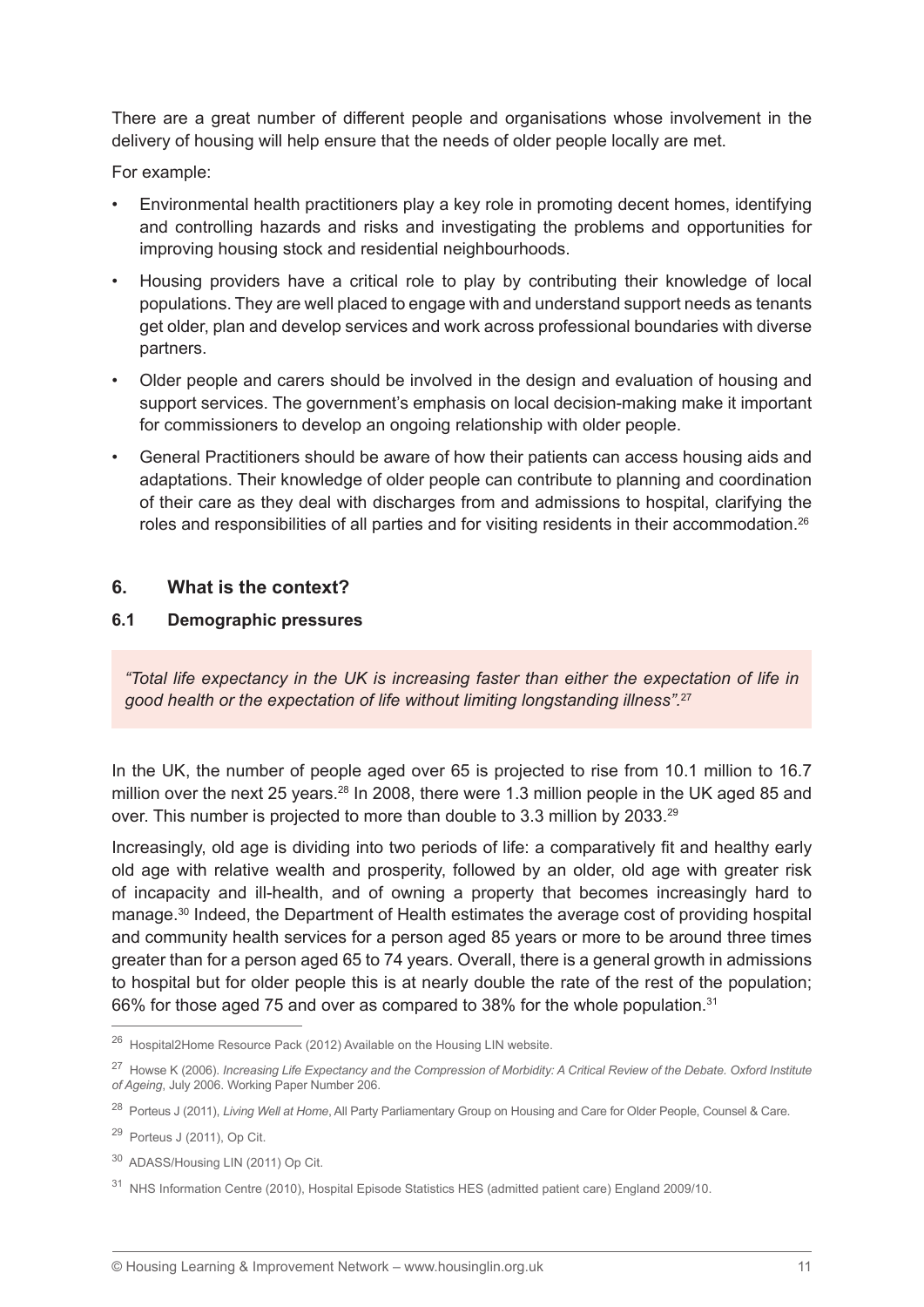Older people will make up 48% of the increase in new households by 2026, resulting in 2.4 million more older households than there are today. This figure will reach as high as 90% in some areas.<sup>32</sup>

The Joseph Rowntree Foundation published findings from a study<sup>33</sup> identifying over threequarter of older households are owner-occupiers and illustrating that the offer of general and specialist housing for those who decide to move is limited in volume, tenure options and design.

*If we do nothing to change the current housing situation, occupied places in care homes and hospitals would need to rise by 151 per cent by 2051. Some estimate long-term care expenditure will rise by around 325 per cent in real terms by 2041.*<sup>34</sup>

# **6.2 The Government's response: national policy**

The incoming Coalition Government made clear its aim to *"help elderly people live at home for longer through solutions such as home adaptations and community support programmes"*. 35 In 2011, its housing strategy, 'Laying the Foundations'36, set out a package of reforms to improve housing options for older people which included:

- Encouraging a wide range of housing to suit local communities, including retirement/ sheltered housing and extra care;
- Investing £51 million over 5 years in handypersons services to maintain independent and safe living at home;
- Working with industry to produce guidance on home adaptations and on local strategic planning and delivery for high quality housing for older people based on robust needs evidence.

This fits well with recommendations made by a report from the All Party Parliamentary Group on Housing and Care for Older People<sup>37</sup> - 'Living Well at Home' highlights the role played by an older person's own home in enabling longer independence, preventing the need for residential care and reducing accidents and hospital admissions. This report specifically recommends:

- Health and Wellbeing Boards to give equal attention to housing, health and social care.
- Local authorities and the NHS to strategically commission integrated community based support, Home Improvement Agency and handy-person services for older people, thereby reducing winter deaths, accidents in the home and longer hospital stays.
- Joint Strategic Needs Assessments to reference housing and long term care and support solutions that promote independent living.

<sup>32</sup> Department for Communities and Local Government (2008).*Lifetime Homes, Lifetime Neighbourhoods*.

<sup>33</sup> *Older People's Housing: Choice, Quality of Life and Under Occupation*.

<sup>34</sup> Wittenberg, R., Comas-Herrera, A., King, D., Malley, J., Pickard, L. and Darton, R. (2006), *Future demand for long-term care, 2002 to 2041: Projections of demand for older people in England*. PSSRU Discussion Paper 2330. www.PSSRU.ac.uk

<sup>35</sup> HM Government (2010), *The Coalition: Our Programme for Government.*

<sup>36</sup> Department for Communities and Local Government (2011), *Laying the Foundations: A Housing Strategy for England*.

<sup>37</sup> Porteus J (2011), Op Cit.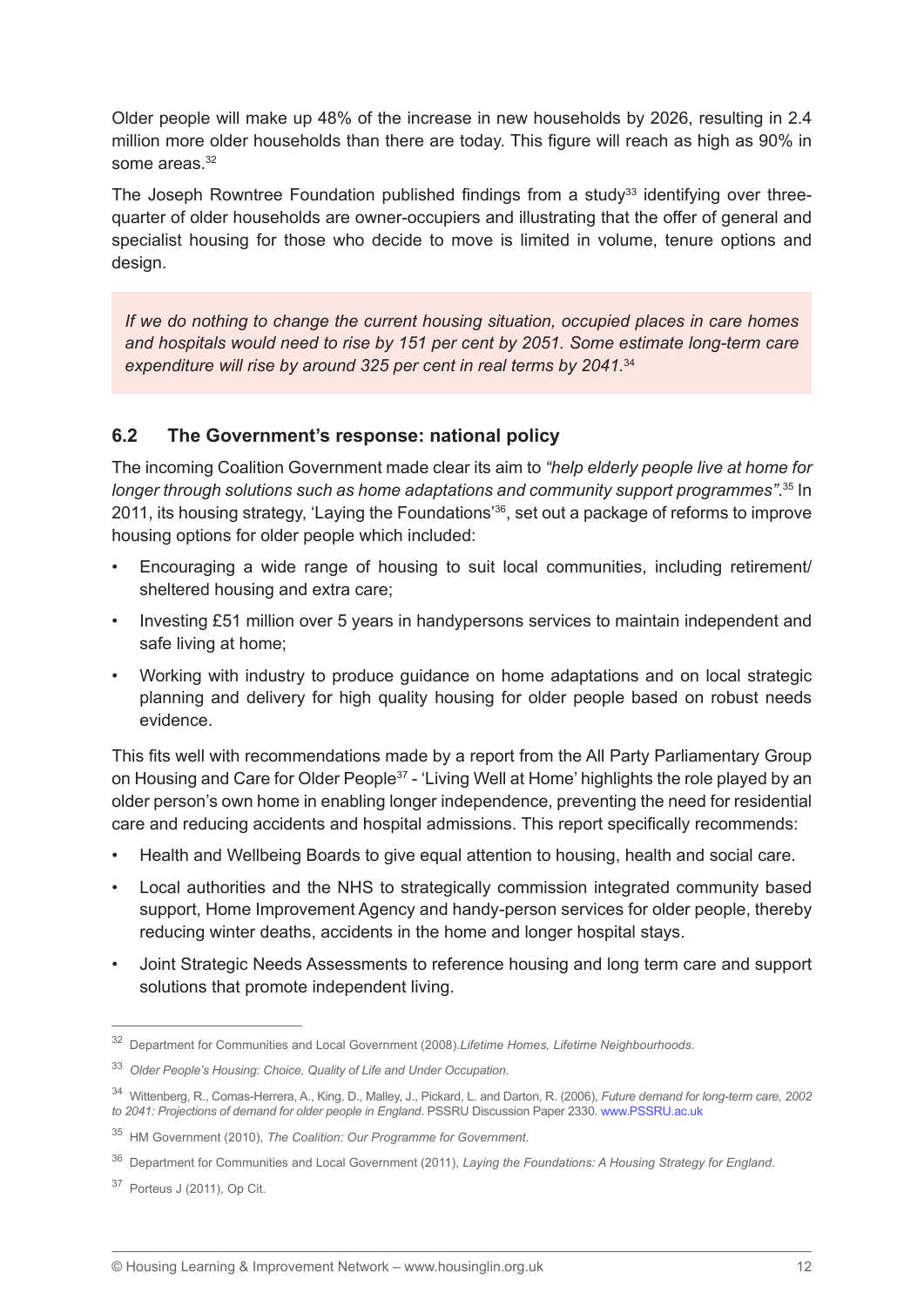The Department of Health's White Paper<sup>38</sup> 'Caring for our Future' describes a care and support system which focuses on people's wellbeing and enables them to stay independent for as long as possible. The Government has highlighted a particular need to develop a greater supply of accommodation for the growing number of older people who are homeowners and has committed:

- £300 million Care and Support Specialised Housing Fund to help develop thousands or new units of specialist housing for older and disabled people, and £300 million to integrate care and support.
- Support for developers and local authorities to plan for the housing and care needs of older people; this includes a forthcoming industry-led toolkit, 'Housing in later life: Planning ahead: for Specialist housing for Older People'.
- Support for widespread adoption of assistive technology.

The National Planning Policy Framework<sup>39</sup> urges councils to plan for a mix of housing based on current and future demographic trends, market trends and the needs of different groups in the community. In particular, it encourages local authorities to:

*"plan for a mix of housing based on current and future demographic trends, market trends and the needs of different groups in the community (such as, but not limited to, families with children, older people, people with disabilities, service families and people wishing to build their own homes)"*

Furthermore, housing for older people, including specialised housing, is highlighted as part of local authorities' Strategic Housing Market Assessment (SHMA) to determine trajectory of the scale, range and tenure mix in their areas.

## **Conclusion**

Decent housing and related preventative services will become ever more important in promoting the health and well being of older people as demographic pressures described in this paper intensify.

In the past, services which support older people have not always joined up well, with housing often left out of the equation. However, successful and efficient services that prevent problems and promote well-being require whole systems working, drawing on the benefits to be gained from a wide range of interventions, including those that are housing related.

If the need for housing and housing related services is not included in the JSNA, key needs for the local older population may be missed, potentially leading to deteriorating health and wellbeing outcomes, higher public expenditure and reduced efficiency. JSNAs are the starting point in understanding inequalities in the local area and the factors that influence them such as poor housing; they should influence key strategic housing documents, such as the Strategic Housing Market Assessment, as well as inform the development of Health and Wellbeing Strategies.

The challenge for members of Health and Wellbeing Boards is to ensure that they consider a wide range of determinants for health and wellbeing in their older population, which includes housing, and are able to develop a strategic evidence-based approach in tackling them. This will require better partnership between housing, health and social care and strong and visible leadership across the sectors to invest in those resources that achieve improvements in the quality of life of local populations.

<sup>38</sup> Department of Health (2012), *Caring for our future: reforming care and support*, White Paper.

<sup>&</sup>lt;sup>39</sup> Department for Communities and Local Government (2012), National Planning Policy Framework.